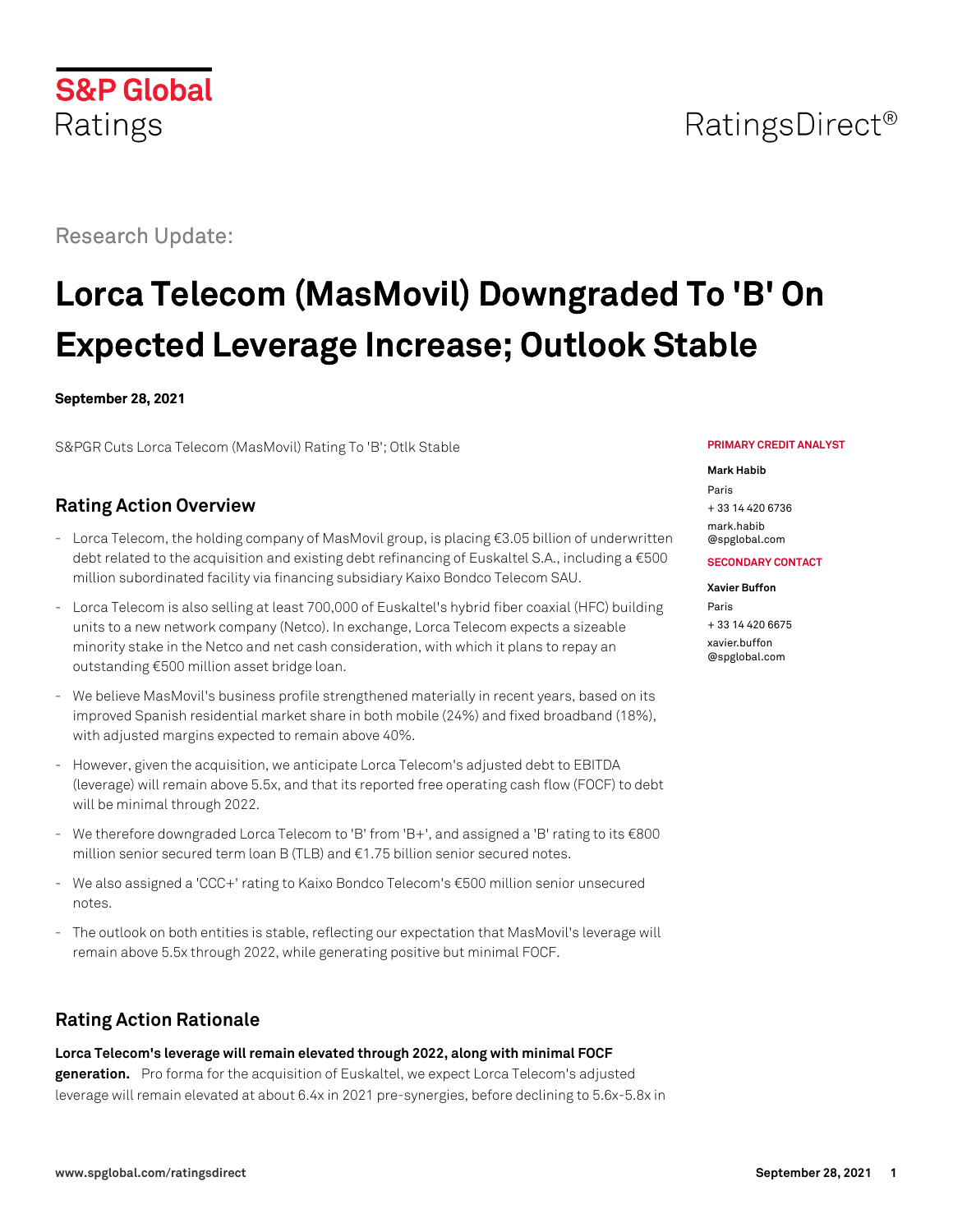2022 and about 5.0x in 2023. We forecast that Lorca Telecom will generate negative reported FOCF after leases in 2021, before turning moderately positive in 2022 and exceeding €200 million in 2023. Adjusted FOCF to debt will be about 1.5%-2.0% in 2022, improving to 4.0%-5.0% in 2023. We believe that the sale of HFC assets to the Netco and its deconsolidation from Lorca Telecom will not impact MasMovil's business, since the company will still have a 25-year exclusivity contract with the Netco, and given that proceeds from the sale will be utilized to repay its bridge facility.

**Our view of MasMovil's business profile has improved as it has strengthened its market position over the past few years.** We believe that Lorca's market position and share has materially improved in both fixed broadband and mobile since 2018 when it was ranked No. 4 in the Spanish market. With a 24% mobile market share, the company now ranks No. 2 along with Orange, and closely behind Telefonica's 25% market share. MasMovil remains the No. 4 fixed broadband player, but has significantly bridged the gap (from 8% market share in 2018 to 18% in 2021), following Vodafone with a 19% market share. MasMovil has also strengthened its network position, reaching nearly the entire Spanish market with advanced FTTH and 5G network offerings.

**We expect management will remain prudent, with a conservative financial policy, and focus on deleveraging.** We believe that Lorca Telecom's management will remain focused on deleveraging by both EBITDA expansion and debt repayment. We assume that any cash balance above €100 million will be utilized to repay the outstanding commercial paper (CP). This results in full CP repayment by the end of 2023 in our forecast. Furthermore, we have also not factored in any mergers and acquisitions, or distributions to shareholders into our forecast. We also assume that the current outstanding shareholder loan and loans from Key Wolf and Onchena totaling €224.3 million will be equitized. Any deviations on the financial policy might have an impact on our current assessment.

### **Outlook**

The stable outlook reflects our expectation that MasMovil's leverage will remain above 5.5x through 2022. We expect deleveraging from an elevated starting point above 6x after the Euskaltel acquisition prior to synergies, and that adjusted debt to EBITDA will decline to about 5.0x in 2023. We also expect adjusted FOCF to debt will turn positive in 2022. This is supported by our forecast for continued organic revenue growth and adjusted EBITDA margin improvement to sustainably above 40%. At the same time, execution risk against the business plan and integration create uncertainties around the achievement and timing of the forecast, particularly given the potential for add-on spending in the highly competitive Spanish as well as Portuguese markets.

#### **Upside scenario**

We could consider raising our rating if MasMovil is able to execute its business plan to continue increasing its fixed broadband and mobile market share at a high pace, and successfully integrate Euskaltel and its network upgrade, such that its adjusted EBITDA margin remains sustainably above 40%. An upgrade could occur if these developments lead to positive adjusted free cash flow generation over €300 million (above €200 million reported after leases), combined with EBITDA growth resulting in adjusted leverage declining sustainably below 5.5x, along with a track record of financial policy commitment to maintain these levels.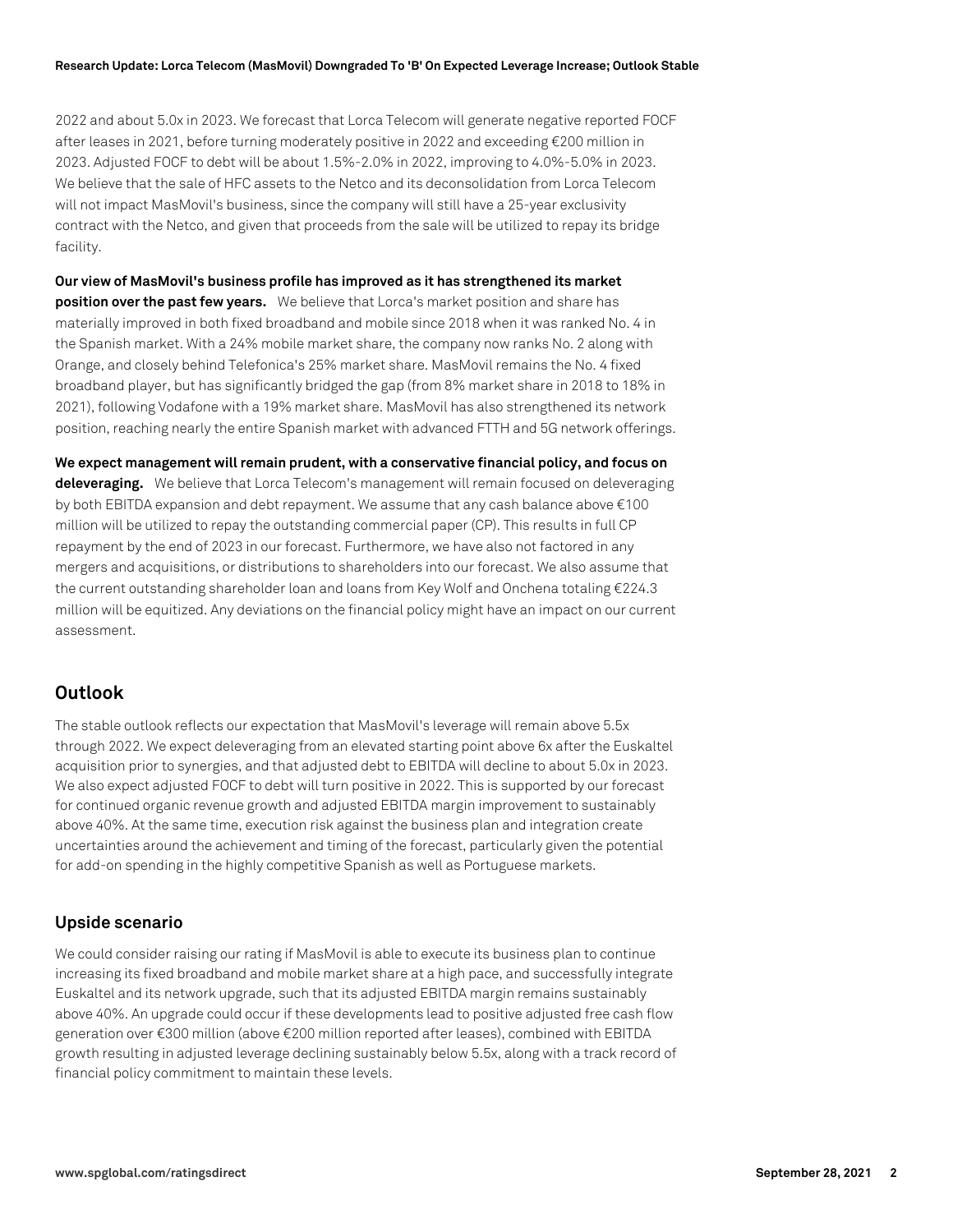#### **Downside scenario**

We could lower the ratings if reported FOCF after leases remains negative, and adjusted debt to EBITDA rises above 7x for a prolonged period. This could stem from lower-than-expected revenue or EBITDA growth, higher capital expenditure (capex), additional acquisitions, or financial policy decisions that increase leverage.

#### **Company Description**

Lorca Telecom is one of the four-largest telecommunications operators in Spain, providing fixed and mobile voice and internet services to business and retail customers. It is the holding company owned in majority by a consortium of private equity firms (Cinven, KKR and Providence Equity Partners) created for the takeover of MasMovil. Lorca Telecom has acquired Euskaltel, a regional provider of high-speed broadband, pay TV, mobile, and fixed telephony services to residential and business customers.

Pro forma for the acquisition of Euskaltel, the group generated revenue of  $\epsilon$ 2.7 billion and served about 10.0 million subscribers (2.3 million mobile postpaid only, 3.6 million mobile prepaid, 1.5 million mobile enterprise, and 2.6 million fixed broadband customers) as of Dec. 31, 2020. This has risen to 11.4 million mobile and 3 million fixed broadband subscribers as of June 30, 2021.

Lorca Telecom's hybrid infrastructure model has allowed it to grow rapidly and economically. While more asset-light than many of its peers across Europe, Lorca Telecom's model has given it flexibility to obtain long-term and predictable infrastructure access on an economically efficient capex and operating expenditure basis, though it still invests heavily to provide subscriber access at the socket level. Its fixed network is mainly a mix of co-investment for indefeasible right of use (IRU) access to fiber infrastructure in high-utilization areas and bitstream access in other areas. Its mobile network consists of substantial mid- and high-band frequency holdings, and a mix of owned and co-invested antenna, active network sharing agreements, and two national roaming agreements (NRAs). The company has entered into contracts with all the leading peers (Telefonica, Orange, and Vodafone) for mobile and fiber-to-the-home (FTTH) coverage, thereby reducing its risk of dependence on just one operator and third parties for its core network. Its mobile access contracts have an average tenure of 10 years or more (except for its shorter-term NRA with Telefonica), and its FTTH contracts have an average tenure of more than 20 years.

Other than reported lease liabilities, we make additional company specific adjustments to debt. Given Lorca Telecom's asset-light operations and long-term contracts with multiple providers, we capitalize minimum commitments under its contracts with Netco, Cellnex, Telefonica and Orange. Furthermore, Lorca Telecom's contract with Telefonica provides an option to convert its bitstream agreement to an IRU in 2031, which we treat as debt. Likewise, we treat a similar agreement with Orange (until 2022) as debt. Overall, we add about €1.5 billion in 2021 and €1.4 billion in 2022 to debt, including all of our standard adjustments. The company also has a minority interest (49.9%) in Ucles, and we expect it will have a sizeable minority stake in Netco as well, once its HFC asset sale is completed. Deconsolidated reporting has a mildly positive impact on credit measures. We have chosen not to partially consolidate either, since we believe the impact is not currently material.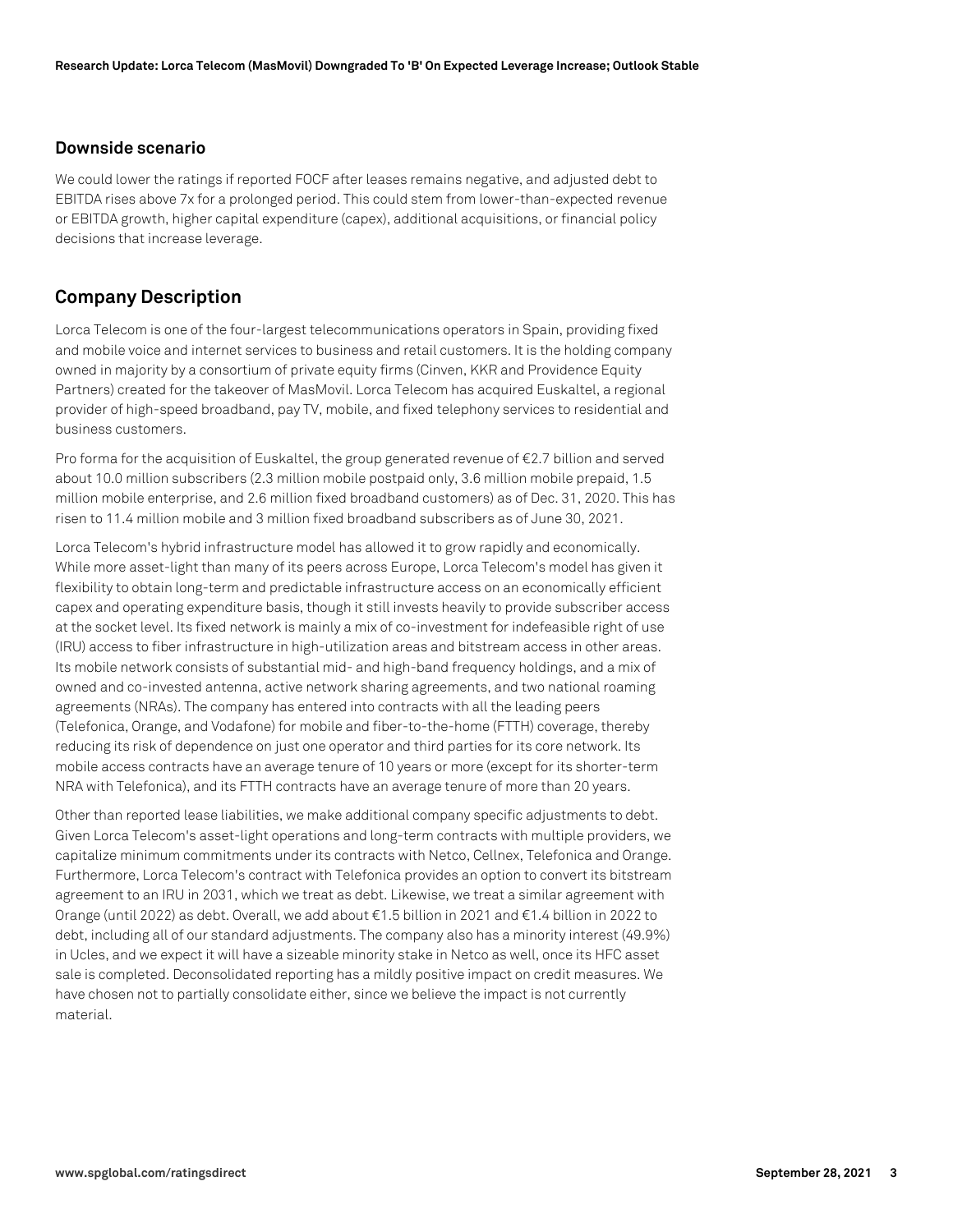## **Our Base-Case Scenario**

#### **Assumptions**

- Spanish real GDP growth of 6.3% and 6.4% in 2021 and 2022, respectively.
- Pro forma for the Euskaltel acquisition, revenue growth of 10%-11% in 2021 (more than 50% on a reported basis) and 8%-9% in 2022, fueled by residential service revenue growth of about 6% per year, and stronger growth in convergent and enterprise revenue. In addition, we expect energy and new businesses will generate about €85 million-€90 million revenue in 2021 and €130 million-€140 million in 2022.
- The adjusted EBITDA margin will improve and remain at about 40%-41% in both 2021 and 2022, mainly driven by the consolidation of higher-margin business from Euskaltel, and contractual cost savings from the acquisition, partially tempered by integration costs.
- Reported FOCF after leases will remain negative in 2021, before turning moderately positive in 2022, and rising above €200 million in 2023.
- Capex will remain at about 18% of revenue in 2021 and 17% 2022, underpinned by success-based customer level capex. On a steady-state customer basis, we assume capex intensity in the low-teens. In addition, we also treat the €32 million per year cost to convert the Telefonica bitstream contract to an IRU as capex.
- No dividends or acquisitions in our forecast.
- We assume that the company will utilize cash balances above €100 million for the repayment of CP borrowings. This would repay the entire CP program by the end of 2023 in our forecast.

Based on these assumptions, we expect:

- Adjusted leverage of about 6.4x in 2021 (pre-synergies), before declining to 5.6x-5.8x in 2022 and about 5.0x in 2023.
- Adjusted FOCF to debt will be about 1.5%-2.0% in 2022, improving to 4%-5% in 2023.

## **Liquidity**

We assess liquidity as adequate for the 12 months starting Jan. 1, 2022, based on our estimate that liquidity sources will cover uses by about 1.2x, after the proposed Euskaltel financing closes. As part of the transaction, Lorca Telecom's revolving credit facility (RCF) will be upsized to €750 million from €500 million, providing the company with additional liquidity. Our assessment does not assume proceeds from the majority sale of the Netco until an agreement is signed, at which point our liquidity ratio would likely rise to over 1.5x. Our assessment is also restricted by the company's financial ownership and history of growth via acquisitions.

We estimate principal sources of liquidity will include:

- About €100 million of cash and cash equivalents and current financial assets;
- About €750 million of undrawn and committed facilities maturing beyond Dec. 31, 2022;
- Cash funds from operations (FFO) after lease principal payments of €645 million-€655 million; and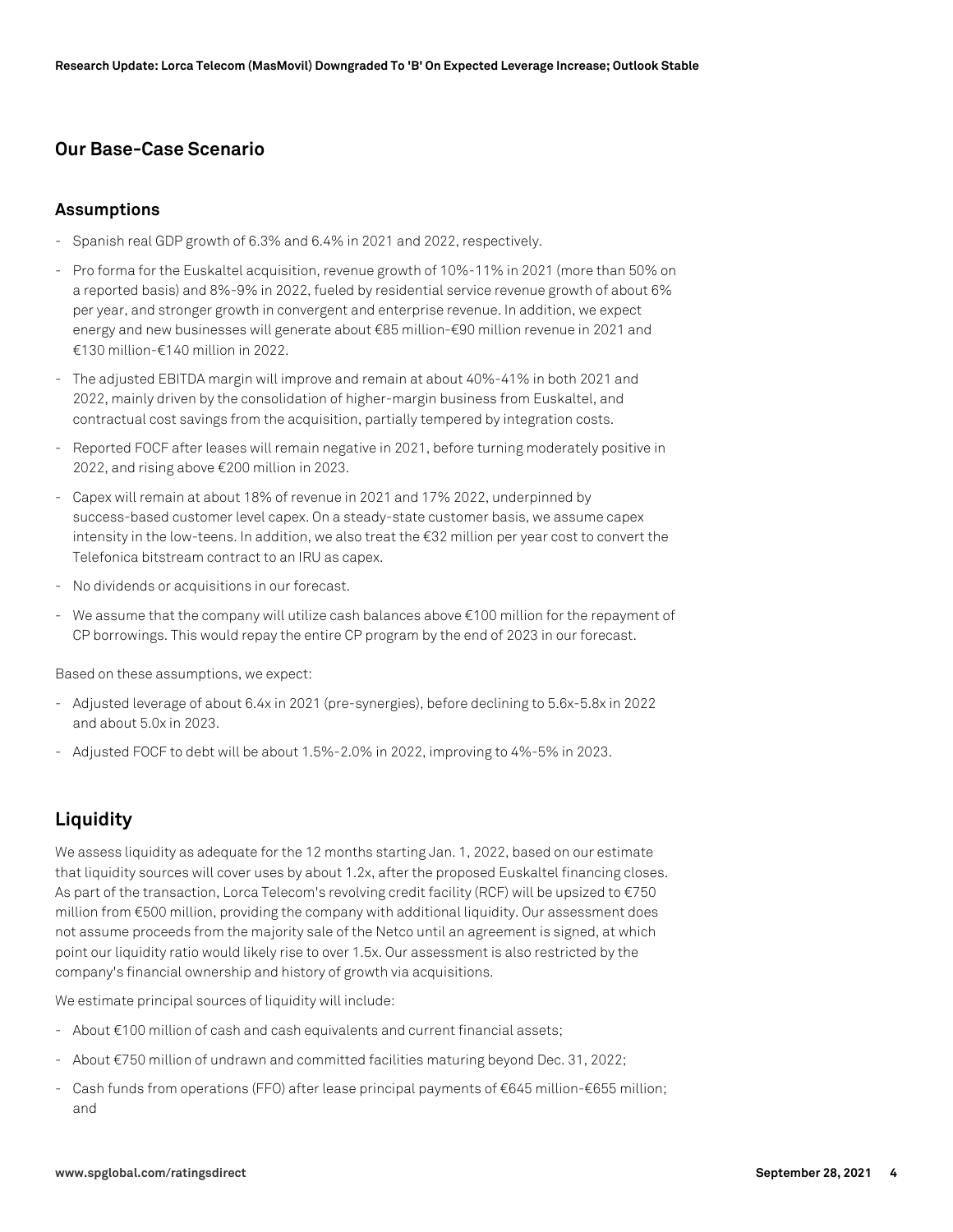- Proceeds of about €90 million from the sale of stake in Onivia and Agile TV in 2022.

We estimate principal liquidity uses will include:

- Payments for capex of about €540 million, proforma for the sale of the NetCo. This includes costs of €32 million per year to convert the Telefonica bitstream contract to an IRU;
- About €660 million of short-term debt maturities, including the bridge loan and outstanding commercial paper (until NetCo sale proceeds are raised and used to repay the bridge facility);
- Working capital outflows of about €100 million; and
- No dividends or acquisitions.

#### **Covenants**

The RCF includes a springing net senior leverage covenant at 8x, applicable when 40% or more is drawn. We expect the RCF will not be drawn more than 40% over the next 12-24 months. Hence, we expect that the springing covenant will not be triggered.

### **Issue Ratings - Recovery Analysis**

#### **Key analytical factors**

- We assigned a 'B' issue-level rating and '3' recovery rating to Lorca Telecom's proposed €800 million senior secured TLB and €1.75 billion senior secured notes, and a 'CCC+' issue-level rating and '6' recovery rating to the €500 million senior unsecured notes.
- The '3' recovery rating on both on the proposed and current debt reflects our expectation of meaningful recovery (50%-70%; rounded estimate: 55%). Our '6' recovery rating on the senior unsecured notes reflects our expectation of negligible recovery (0%-10%; rounded estimate: 0%) in the event of default.
- Lorca Telecom's TLB (including new term loan), senior secured bonds, and €750 million RCF all rank pari passu.
- While recovery prospects are supported by our valuation of MasMovil as a going concern and the secured nature of the group's debt, they are constrained by the large amount of equal-ranking and pari passu debt.
- In our hypothetical default scenario, we envision a combination of increased competition between telecom providers, weighing on average revenue per user, combined with slower-than-expected subscriber growth, resulting in lower profitability and higher cash burn.
- We value MasMovil as a going concern, because it is a midsize European telecom operator that is increasing market share in both fixed broadband and mobile, benefiting from well-defined brand positioning and a proven hybrid network strategy.
- We do not include the equity bridge loan at Ucles in our recovery analysis, because we assume it will be refinanced without new debt issuance from the group, and will not have any implications on, or dilution of the current equity ownership structure.
- We do not attribute any residual value to the NetCo investment given it is mainly dependent on Lorca Telecom for its operations, and it is still expanding from a very small base generating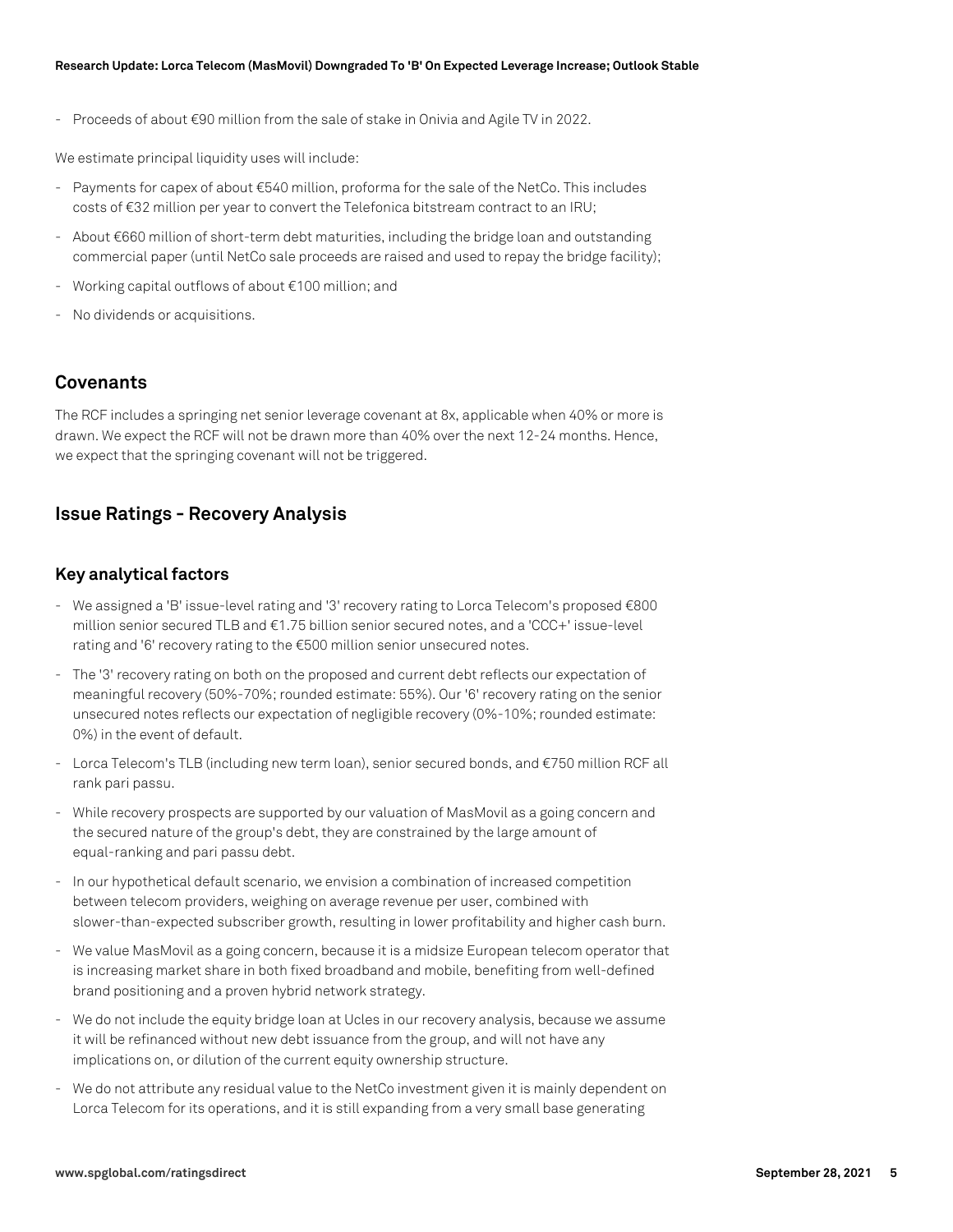minimal EBITDA

#### **Simulated default assumptions**

- Year of default: 2024
- Jurisdiction: Spain
- Minimum capex: 6%
- Cyclicality adjustment factor: 0% (standard sector assumption for telecom and cable)
- Operational adjustment: 30% (indicating about 30% decline from reference EBITDA, in line with other 'B'-rated peers)
- Emergence EBITDA after recovery adjustments: about €725 million
- Implied enterprise value multiple: 5.5x

### **Simplified waterfall**

- Gross enterprise value at default: About €4.0 billion
- Net enterprise value available to Lorca Telecom at default: About €3.8 billion
- Senior secured debt claims: About €6.4 billion
- --Recovery expectation: 50%-70% (rounded estimate: 55%)
- Senior unsecured debt claims: About €740 million
- --Recovery expectation: 0%-10% (rounded estimate: 0%)

All debt amounts include six months of prepetition interest. The revolving credit facility is assumed 85% drawn on the path to default.

## **Ratings Score Snapshot**

Issuer Credit Rating: B/Stable/--

Business risk: Satisfactory

- Country risk: Intermediate
- Industry risk: Intermediate
- Competitive position: Satisfactory

Financial risk: Highly leveraged

- Cash flow/Leverage: Highly leveraged

Anchor: b+

Modifiers

- Diversification/Portfolio effect: Neutral (no impact)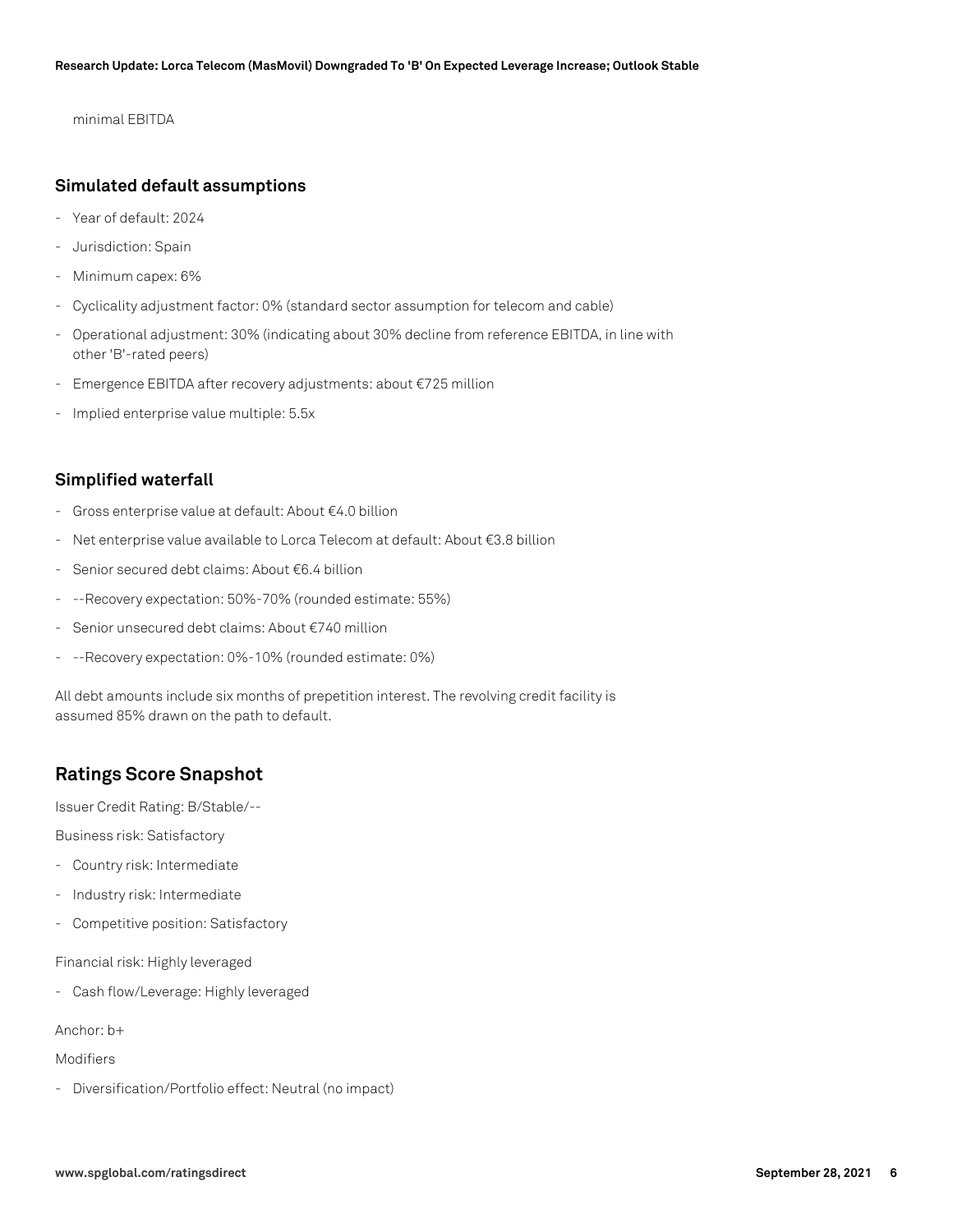- Capital structure: Neutral (no impact)
- Financial policy: Financial sponsor-6 (no further impact)
- Liquidity: Adequate (no impact)
- Management and governance: Fair (no impact)
- Comparable rating analysis: Negative (-1 notch)

Stand-alone credit profile: B

#### **Related Criteria**

- General Criteria: Group Rating Methodology, July 1, 2019
- Criteria | Corporates | General: Corporate Methodology: Ratios And Adjustments, April 1, 2019
- Criteria | Corporates | General: Recovery Rating Criteria For Speculative-Grade Corporate Issuers, Dec. 7, 2016
- Criteria | Corporates | Recovery: Methodology: Jurisdiction Ranking Assessments, Jan. 20, 2016
- Criteria | Corporates | General: Methodology And Assumptions: Liquidity Descriptors For Global Corporate Issuers, Dec. 16, 2014
- Criteria | Corporates | General: Corporate Methodology, Nov. 19, 2013
- General Criteria: Methodology: Industry Risk, Nov. 19, 2013
- General Criteria: Country Risk Assessment Methodology And Assumptions, Nov. 19, 2013
- General Criteria: Methodology: Management And Governance Credit Factors For Corporate Entities, Nov. 13, 2012
- General Criteria: Principles Of Credit Ratings, Feb. 16, 2011

## **Ratings List**

#### **Downgraded; Outlook Action**

|                             | Т٥      | From                       |
|-----------------------------|---------|----------------------------|
| Lorca Telecom Bidco S.A.U.  |         |                            |
| Issuer Credit Rating        |         | B/Stable/-- B+/Negative/-- |
| <b>New Rating</b>           |         |                            |
| Kaixo Bondco Telecom SAU    |         |                            |
| Senior Unsecured            | $CCC +$ |                            |
| Recovery Rating             | 6(0%)   |                            |
| Lorca Telecom Bondco S.A.U. |         |                            |
| Senior Secured              | R       |                            |
| Recovery Rating             | 3(55%)  |                            |
|                             |         |                            |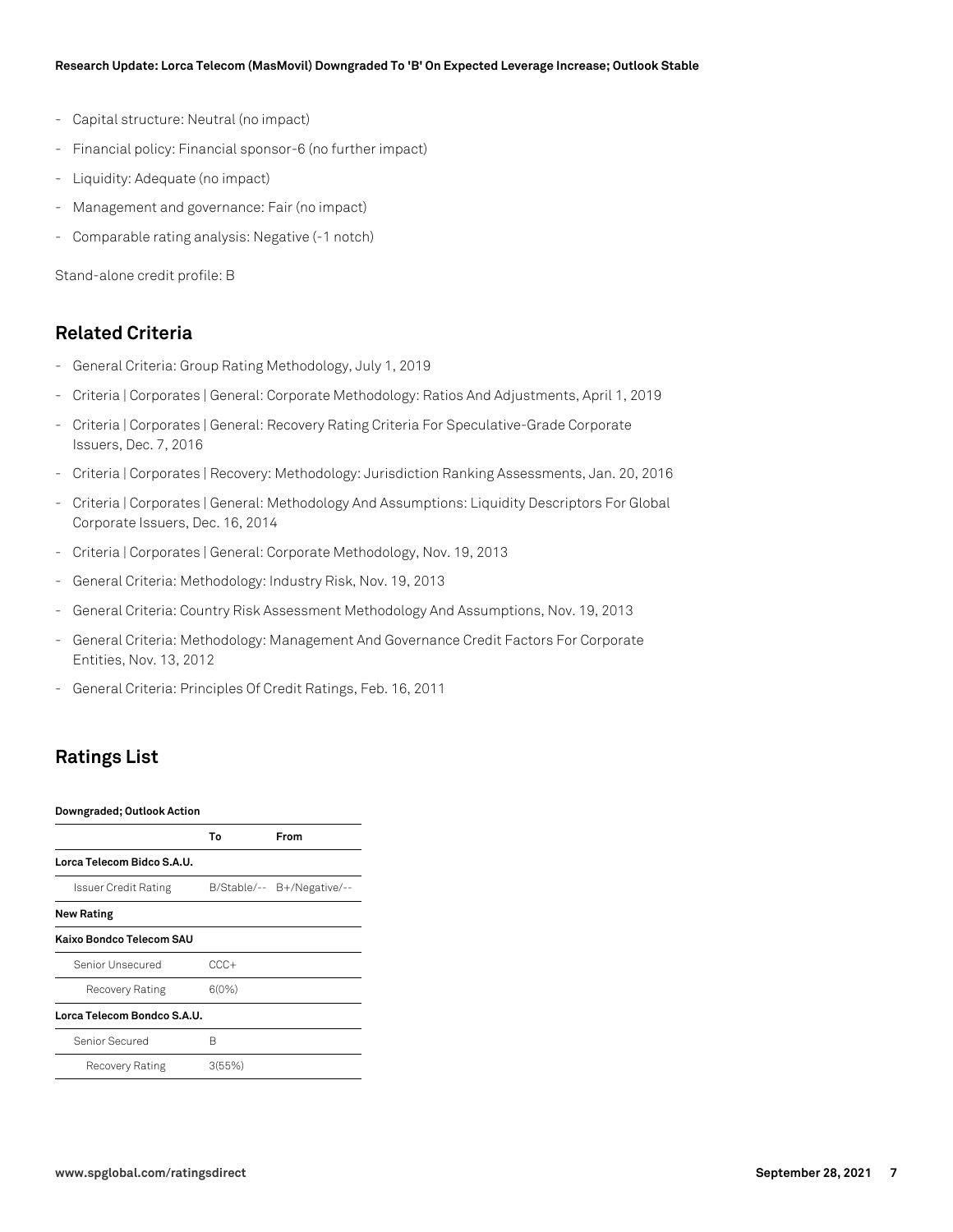#### **Research Update: Lorca Telecom (MasMovil) Downgraded To 'B' On Expected Leverage Increase; Outlook Stable**

| Downgraded                  |        |        |  |
|-----------------------------|--------|--------|--|
|                             | Тο     | From   |  |
| Lorca Telecom Bidco S.A.U.  |        |        |  |
| Senior Secured              |        |        |  |
| Local Currency              | R      | $B+$   |  |
| Recovery Rating             | 3(55%) | 3(50%) |  |
| Lorca Telecom Bondco S.A.U. |        |        |  |
| Senior Secured              |        |        |  |
| Local Currency              | R      | B+     |  |
| Recovery Rating             | 3(55%) | 3(50%) |  |
|                             |        |        |  |

Certain terms used in this report, particularly certain adjectives used to express our view on rating relevant factors, have specific meanings ascribed to them in our criteria, and should therefore be read in conjunction with such criteria. Please see Ratings Criteria at www.standardandpoors.com for further information. A description of each of S&P Global Ratings' rating categories is contained in "S&P Global Ratings Definitions" at https://www.standardandpoors.com/en\_US/web/guest/article/-/view/sourceId/504352 Complete ratings information is available to subscribers of RatingsDirect at www.capitaliq.com. All ratings affected by this rating action can be found on S&P Global Ratings' public website at www.standardandpoors.com. Use the Ratings search box located in the left column. Alternatively, call one of the following S&P Global Ratings numbers: Client Support Europe (44) 20-7176-7176; London Press Office (44) 20-7176-3605; Paris (33) 1-4420-6708; Frankfurt (49) 69-33-999-225; Stockholm (46) 8-440-5914; or Moscow 7 (495) 783-4009.